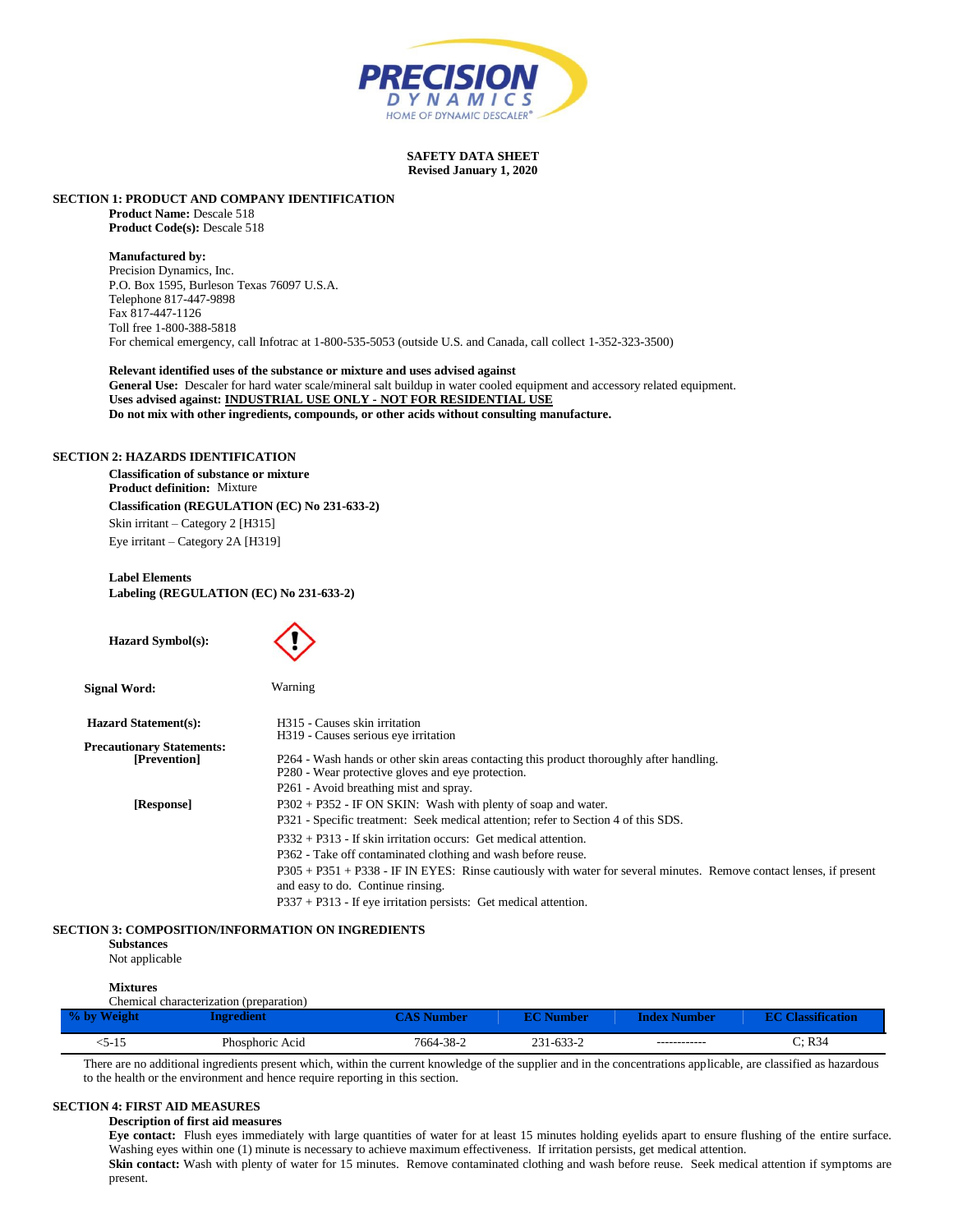Ingestion: Never give anything by mouth to an unconscious person. If swallowed, do not induce vomiting. Give large quantities of water or milk of magnesia; if available, several glasses of milk.

**Inhalation:** Remove to fresh air. If person is not breathing, administer mouth-to-mouth resuscitation. Seek medical attention if loss of consciousness occurs or breathing stops. Seek medical attention if irritation persists.

# **Most important symptoms and effects, both acute and delayed**

**Eyes:** Causes serious eye irritation and possible burns. Symptoms may include redness, swelling, pain, tearing and blurred vision. May cause chemical conjunctivitis. May cause eye damage. The degree of injury depends on the concentration and duration of contact.

Skin: Causes skin irritation and possible burns. Symptoms may include redness, itching, swelling, pain and possible rash. May cause skin sensitization and allergic contact dermatitis in susceptible individuals. The degree of injury depends on the concentration and duration of contact.

**Inhalation:** Mist or vapors may cause severe irritation of the nose, throat and respiratory tract. Symptoms may include sore throat, runny nose, cough and shortness of breath

**Ingestion:** May be harmful if swallowed. Causes severe irritation of and burns to the gastrointestinal tract with abdominal pain, nausea, vomiting and diarrhea. Causes burns to the lips, mouth, throat and digestive tract.

**Chronic:** Persons with pre-existing disorders of the skin or impaired respiratory function may be more susceptible to the effects of this substance. Prolonged and repeated skin contact can result in allergic contact dermatitis.

#### **Indication of any immediate medical attention and special treatment needed**

**Advice to Doctor and Hospital Personnel:** Treat symptomatically and supportively.

# **SECTION 5: FIRE FIGHTING MEASURES**

**Flash Point:** N/A **Flammable Limits:** N/A

**Extinguishing Media:** Water spray, foam, CO<sub>2</sub>

**Special Fire Fighting Procedures:** Use NIOSH/MSHA approved self-contained breathing apparatus in areas where this material is involved in a fire. This product is nonflammable.

**Unusual Fire Fighting and Explosion Hazards:** Protective clothing for skin and eye protection should be worn. Not considered to be an explosion hazard. If possible, fire fighters should contain water contaminated by this material from being discharged to any waterway, sewer or drain to prevent environmental contamination.

# **SECTION 6: ACCIDENTAL RELEASE MEASURES**

**Steps to be taken if material is spilled or released:** This material is biodegradable. Use appropriate protection—rubber gloves, goggles or safety glasses. Contain spill. Neutralize with copious amounts of water. Slowly add a soda ash mixture to the residue. This mixture should be 10 pounds of soda ash to 5 gallons of water. This should bring the spill residue within normal pH range of 6-8.

## **SECTION 7: HANDLING AND STORAGE**

# **Precautions for safe handling**

Wear all appropriate personal protective equipment specified in Section 8. Do not get in eyes or on skin or clothing. If normal use of material presents a respiratory hazard, use only adequate ventilation or wear appropriate respiratory protection.

# **Conditions for safe storage, including any incompatibilities**

This product has a wide temperature storage range (-15°C to 82°C). Make sure containers are sealed in storage when not used. Shelf life is 4 (four) years. Protect container against physical damage. Containers that have been opened must be carefully resealed and kept upright to prevent leakage. Containers of this material may be hazardous when empty as they contain product residues. Use appropriate containment to avoid environmental contamination. Ventilate closed areas. Do not take internally. Keep out of reach of children.

#### **SECTION 8: EXPOSURE CONTROLS/PERSONAL PROTECTION**

#### **Control parameters Occupational Exposure Limits**

| $C_{\rm A}$ |              | <b><i><u>Property</u></i></b> |      |              |
|-------------|--------------|-------------------------------|------|--------------|
| 7664-38-2   | Acıd         |                               | 2ppm | ------------ |
|             | Phosphoric / | 5ppm                          | . .  |              |

# **Exposure controls**

**Engineering measures:** Technical measures and appropriate working operations should be given priority over the use of personal protective equipment. Use adequate ventilation. Local exhaust is preferable.

**Individual protection measures:** Wear protective clothing to prevent repeated or prolonged contact with product. Protective clothing needs to be selected specifically for the workplace, depending on concentrations and quantities of hazardous substances handled. The chemical resistance of the protective equipment should be enquired at the representative supplier.

**Hygiene measures:** Facilities storing or using this material should be equipped with an eyewash station and safety shower. Change contaminated clothing. Preventive skin protection is recommended. Wash hands thoroughly after use, before eating, drinking or using the lavatory.

**Eye/face protection:** Wear safety glasses with non-perforated side shields. Refer to 29 CFR 1910.133, ANSI Z87.4 or Standard EN166.

**Hand protection:** Wear gloves recommended by glove supplier for protection against materials in Section 3. Gloves should be impermeable to chemicals and oil. Breakthrough time of gloves must be greater than the intended use period.

**Other protective equipment:** Protective clothing. Protective boots, if the situation requires.

**Respiratory protection:** None needed with normal handling. Wear an approved filter type dust respirator if needed when handling this product. Where risk assessment shows air purifying respirators are appropriate use a full-faced respirator with multi-purpose combination (US) or type ABEK (EN 14387) respirator cartridges as a backup to engineering controls. If the respirator is the sole means of protection, use a full-face supplied air respirator. Use respiratory and components tested and approved under appropriate government standards such as NIOSH (US) or CEN (EU). Follow OSHA respirator regulations found in 29 CFR 1910.134 or European Standard EN 149.

# **SECTION 9: PHYSICAL AND CHEMICAL PROPERTIES**

**Boiling Point:** 100°C **Specific Gravity (H<sub>2</sub>O=1):** 1.04 **Vapor Pressure (mm. Hg):** 20 Torr **Melting Point:** Not determined **Solubility in Water:** Complete **Appearance and Odor:** Clear **pH:** < 2

**Vapor Density (air=1):** 1.27 **Evaporation Rate:** (Butyl Acetate=1)2.0

# **SECTION 10: STABILITY AND REACTIVITY**

**Conditions contributing to instability:** Under normal conditions this product is stable. **Incompatibility:** Do not mix with alkaline products.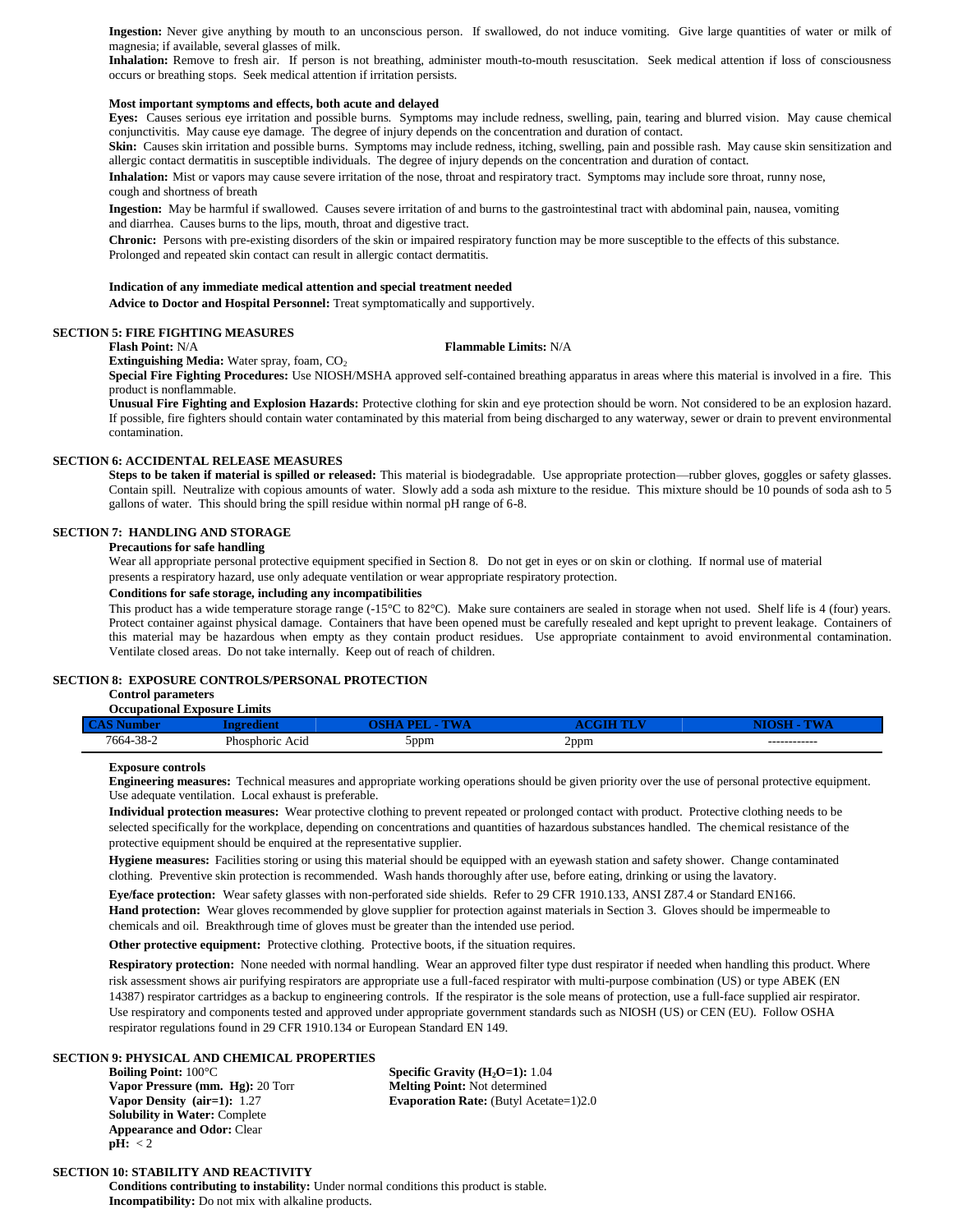# **SECTION 11: TOXICOLOGICAL INFORMATION**

This product has been approved by the U.S. Navy, British Royal Navy, Ford Motor Company, Dow Chemical and General Motors Corp., following complete toxicological and environmental health evaluations. This product does not contain any material shown to be carcinogen by the National Toxicology Program (NTP) or The International Agency for Research in Cancer (IRAC).

**Information on toxicological effects Acute Oral Toxicity** Expected to have low acute oral toxicity **Acute inhalation toxicity** No data available **Acute dermal toxicity** No data available **Skin irritation/corrosion** Causes skin irritation **Eye irritation/corrosion** Causes serious eye irritation and possible burns **Sensitization** May cause allergic skin reaction in susceptible individuals. **Genotoxicity in vitro/in vivo** No data available **Mutagenicity** No data available **Specific organ toxicity - single exposure** No data available **Specific organ toxicity - repeated exposure** No data available

**Aspiration hazard** No data available

**Chronic Effects:** None of the chemicals in this product are listed as a carcinogen by IARC, ACGIH, NTP or OSHA. No data is available regarding the mutagenicity or teratogenicity of this product, nor is there any available data that indicates it causes adverse developmental or fertility effects. Handle in accordance with good industrial hygiene and safety practice.

#### **SECTION 12: ECOLOGICAL INFORMATION**

#### **Toxicity**

Large discharges of this product to the environment may decrease the pH of aquatic systems to a value <2, which may be fatal to aquatic life and soil micro-organisms.

#### **Persistence and degradability**

The organic components in this product are readily biodegradable. The inorganic substances are not biodegradable. Methods for the determination of biodegradability are not applicable to inorganic substances.

# **Bioaccumulation potential**

Product is not expected to bioaccumulate.

#### **Mobility in soil**

Expected to have high mobility in soil.

**Results of PBT and vPvB assessment**

PBT/vPvB assessment not available.

#### **Other adverse effects**

## **Additional ecological information**

Do not allow material to enter into surface waters, wastewater or soil.

An environmental hazard cannot be excluded in the event of unprofessional handling or disposal.

# **SECTION 13: DISPOSAL CONSIDERATIONS**

Waste Disposal Method: This product is diluted and expended during use. It is recommended that it be pumped back into the delivery container and disposed of with non-hazardous by-products and production residues. Residues can also be disposed of through normal sump and sewage treatment systems.

**Precautions to be Taken in Handling and Storage:** Good industrial hygiene practices should be adhered to when storing and handling this product. Avoid contact with undiluted product. This material when used or completely spent is non-hazardous. It neutralizes itself in use.

# **SECTION 14: TRANSPORT INFORMATION**

**Note:** Transportation information provided is for reference only. Customer is urged to consult 49 CFR 100 - 177, IMDG, IATA, EC, United Nations TDG and WHMIS (Canada) TDG information manuals for detailed regulations and exceptions covering specific container sizes, packaging materials and methods of shipping. This product ships non-hazardous.

#### **SECTION 15: REGULATORY INFORMATION**

This product complies with current Workplace Hazardous Information Systems.

**Safety, health and environmental regulations/legislation specific for substance or mixture**

# **U. S. Federal Regulations**

**OSHA Hazard Communication Standard:** This material is classified as non hazardous in accordance with OSHA 29 CRF 1910.1200. **OSHA Process Safety Management Standard:** The components of this product are not regulated under OSHA PSM Standard 29 CFR 1910.119. **EPA Risk Management Planning Standard:** The components of this product are not regulated under EPA RMP Standard (RMP) 40 CFR Part 68. **EPA Federal Insecticide, Fungicide and Rodenticide Act:** This product is not a registered Pesticide under the FIFRA, 40 CFR Part 150.

**TSCA Status:** All components of this product are listed on the Toxic Substance Control Act (TSCA) Inventory. This product is subject to